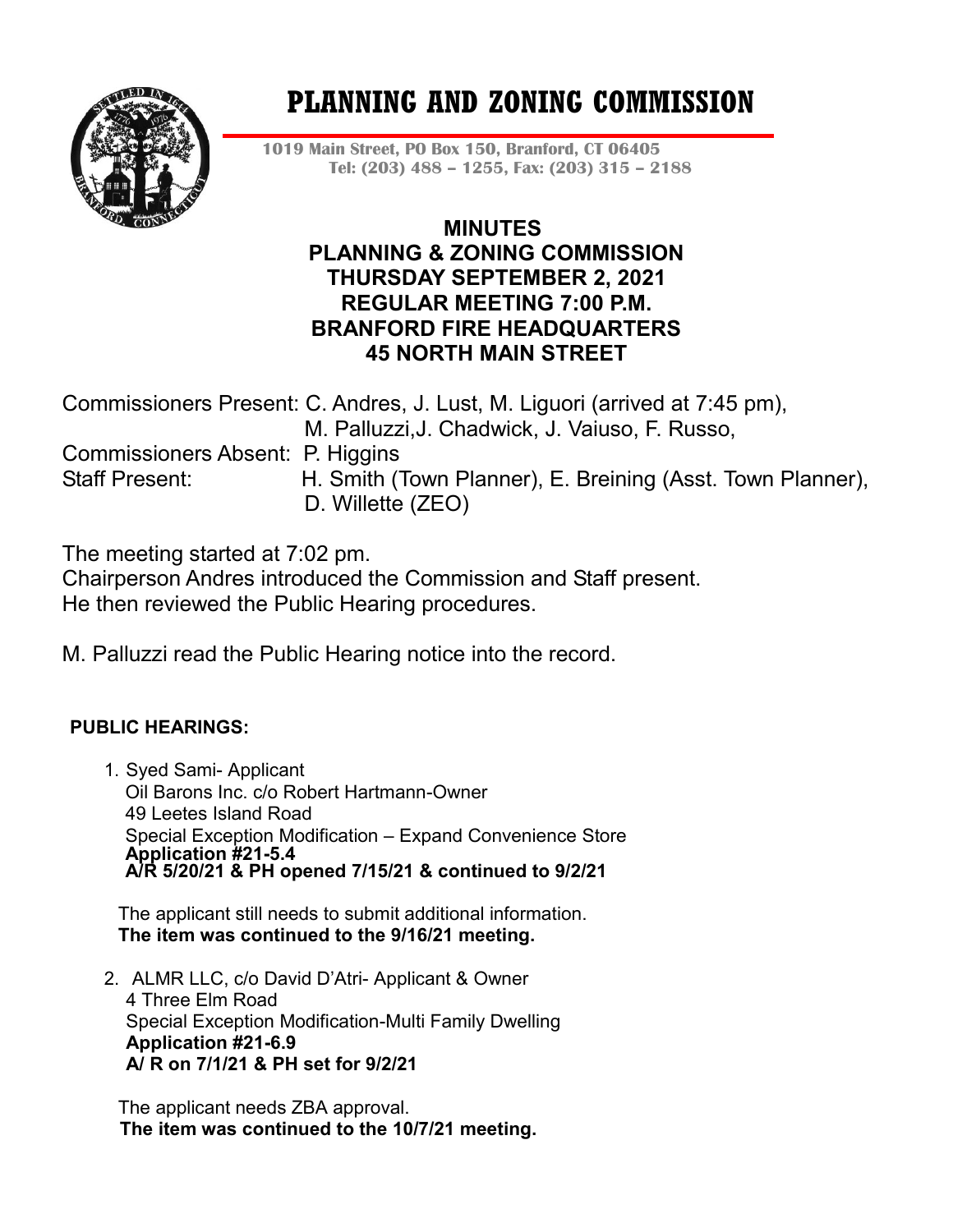*TOWN OF BRANFORD PLANNING AND ZONING COMMISSION Minutes September 2, 2021 Page 2 of 6*

3. Leopoldo Otero-Applicant Jazmin Vargas-Owner 11 Circle Drive Special Exception- Accessory Apartment **Application #21-7.1 A/R 7/15/21 & PH set for 9/2/21**

The applicant noted his contractor was present and could explain the project. His contractor explained they are converting a garage to an accessory apartment.

E. Breining reviewed the staff report.

PUBLIC INPUT: No one spoke. Chairperson Andres closed the Public Hearing.

4. Demi Capobiance-Applicant & Owner 8 High Plains Road Special Exception-Grading (Sec 6.8) for a Single Family Residence **Application #21-7.2 A/R & PH set for 9/2/21**

The applicant's father (Tom Capobiance) spoke first for the applicant. The applicant's surveyor (Paul Stowell) spoke next. He explained they received Inland Wetlands approval for the grading and fill they brought in. Now they need Planning & Zoning approval.

E. Breining reviewed the staff report.

PUBLIC INPUT: No one spoke.

Chairperson Andres closed the Public Hearing.

5. Nick Magnotta-Applicant John & Rachel Brasile c/o Attorney Joseph Porto-Owners 54 & 60 North Main Street Special Exception- Car Wash **Application #21-7.4 A/R & PH set for 9/2/21**

**This public hearing was opened and continued to the 9/16/21 meeting.** This application will be heard with PZ#21-9.1.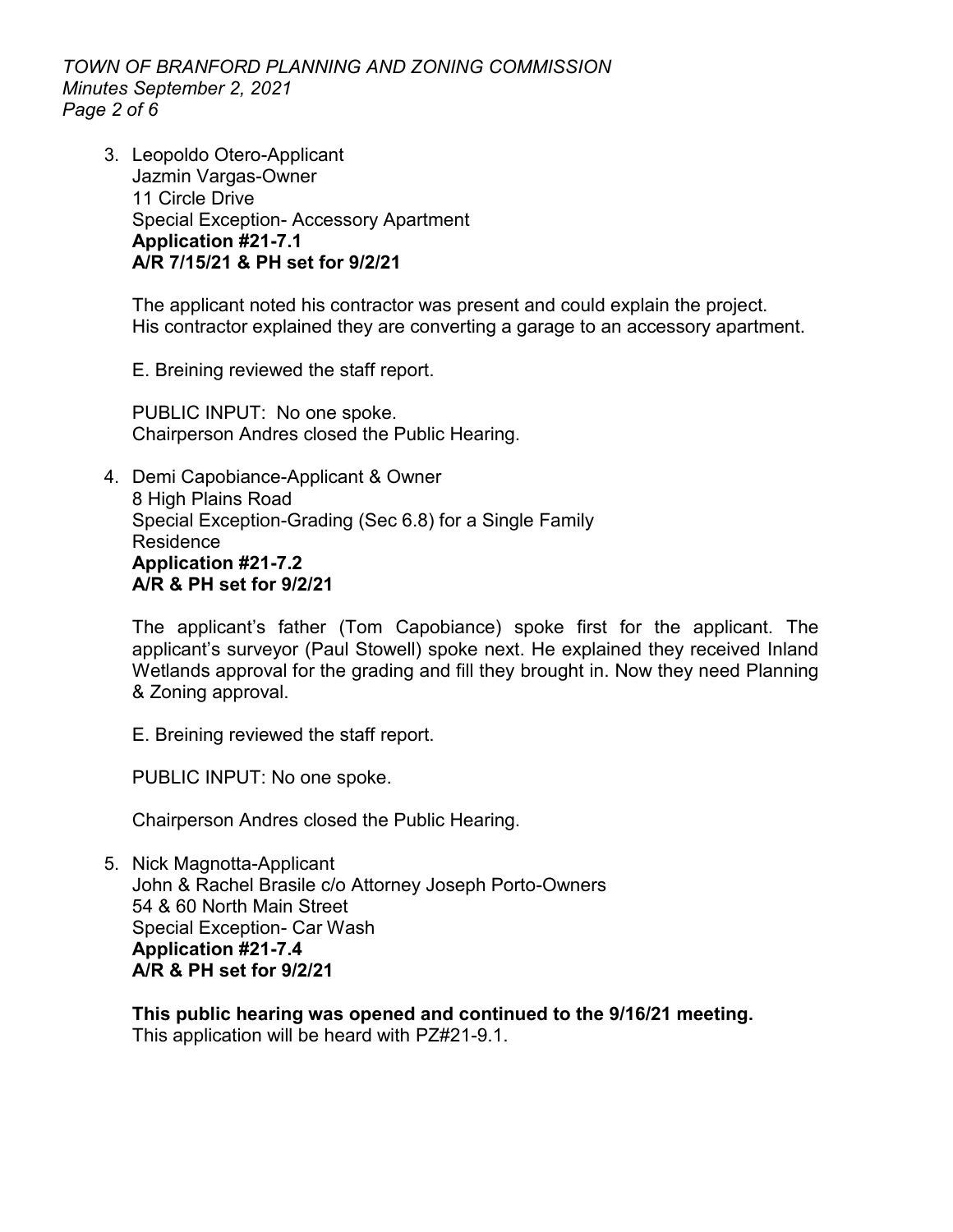*TOWN OF BRANFORD PLANNING AND ZONING COMMISSION Minutes September 2, 2021 Page 3 of 6*

6. Robert Calderella-Applicant Pamela Everitt-Owner 12 Sunrise Cove Camp Special Exception & Coastal Site Plan-Demo & Rebuild a Cottage **Application #21-7.5 A/R & PH set for 9/2/21**

J. Pretti (Criscuolo Engineering) represented the applicant explaining this application is for the demolition of the existing cottage and the construction of a new cottage.

E. Breining reviewed the staff report.

PUBLIC INPUT:

1. Katherine Lernin-She owns property at 51 and 53 Lanphier Cove Assn. (abutting property) and is a 30 year resident. She referred to wording in the zoning regulations and noted that both Sunrise Cove Association and Lanphier Cove started as seasonal cottages and were similar in character.About 25 years ago Sunrise Cove decided to make the cottages more substantial for year round use. However, Lanphier Cove did not, they are still conforming. She presented copies to the Commission.

She noted this new cottage will loom over the cottages at Lanphier Cove Cottages. It is very different massing. She asked the Commission several questions pertaining to the new structure. She is opposed to this project.

2. Tracy Kelly- Current Vice President of Lanphier Cove Assn-She agreed with Katherine's comments as well as the several neighbors that were also present at the meeting.

J. Pretti responded to some of the public comments and said he would be able to meet with the neighbors concerning the options for the property line, whether a fence or plantings. He displayed a few architectural drawings.

#### **Chairperson Andres continued this item to the next meeting on 9/16/21.**

## **RETURN TO TABLE:**

1. Leopoldo Otero-Applicant Jazmin Vargas-Owner 11 Circle Drive Special Exception- Accessory Apartment **Application #21-7.1 A/R 7/15/21 & PH set for 9/2/21**

**M. Palluzzi made a motion to approve this applications with the conditions listed on the staff report.**

**J. Chadwick seconded the motion which passed unanimously.**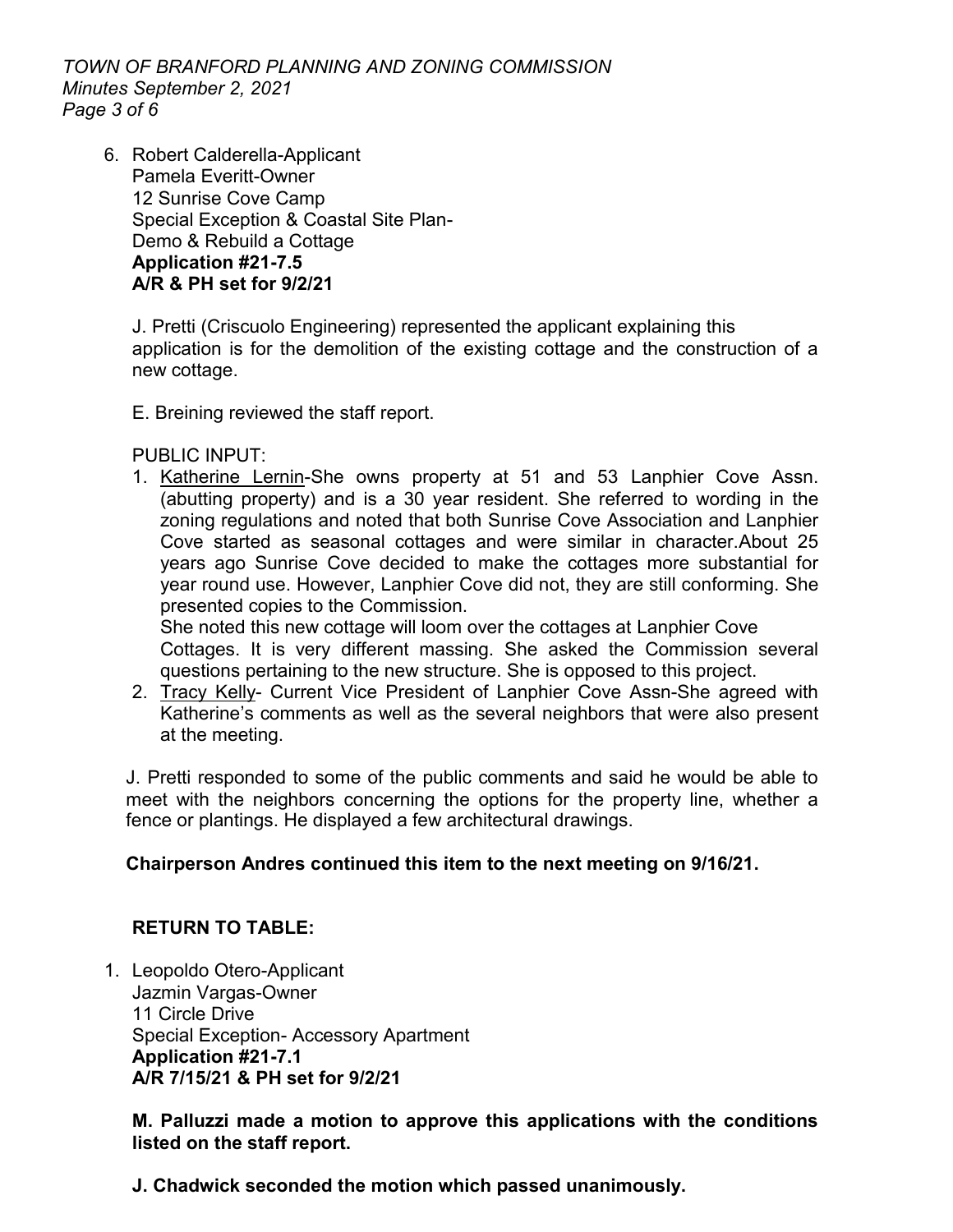*TOWN OF BRANFORD PLANNING AND ZONING COMMISSION Minutes September 2, 2021 Page 4 of 6*

2. Demi Capobiance-Applicant & Owner 8 High Plains Road Special Exception-Grading (Sec 6.8) for a Single Family Residence **Application #21-7.2 A/R & PH set for 9/2/21**

**J. Vaiuso made a motion to approve the application with the conditions listed on the staff report.**

**M. Palluzzi seconded the motion which passed unanimously.** 

## **MINUTES: 7/1/21 & 7/28/21**

**J. Chadwick made a motion to approve the meeting minutes of 7/1/21 as written.**

**J. lust seconded the motion which passed unanimously.**

**F. Russo made a motion to approve the meeting minutes of 7/28/21 as written.**

**J. Chadwick seconded the motion which passed unanimously.**

## **CORRESPONDENCE:**

- 1. Letter from DEEP regarding the mean high water question raised by the Buckley Rd. Project which was withdrawn.
- 2. Referral for a Zoning Regulation change from North Branford.
- 3. Referral for a Zoning Regulation change from East Haven.
- 4. Referral for a Zoning Regulation change from Pine Orchard Zoning.
- 5. Cell tower equipment upgrade at the Branford Landing.
- 6. Cell tower equipment upgrade at the MIF Building.
- 7. Cell tower equipment upgrade at the Subaru dealership on North Main St.
- 8. Cell tower equipment upgrade at Pine Orchard Road.
- 9. Cell tower equipment upgrade at the Tabor Property near the pond.
- 10. Cell tower equipment upgrade at 850 West Main Street.
- 11. Cell tower equipment upgrade at Beaver Road.

## **OLD BUSINESS:**

## **NEW BUSINESS:**

1. BC Investment Property LLC, c/o Bruno Ciccone-Applicant & Owner 175 Cherry Hill Road 11 Lot ReSubdivision **Application # 21-8.1 To be A/R & PH to be set**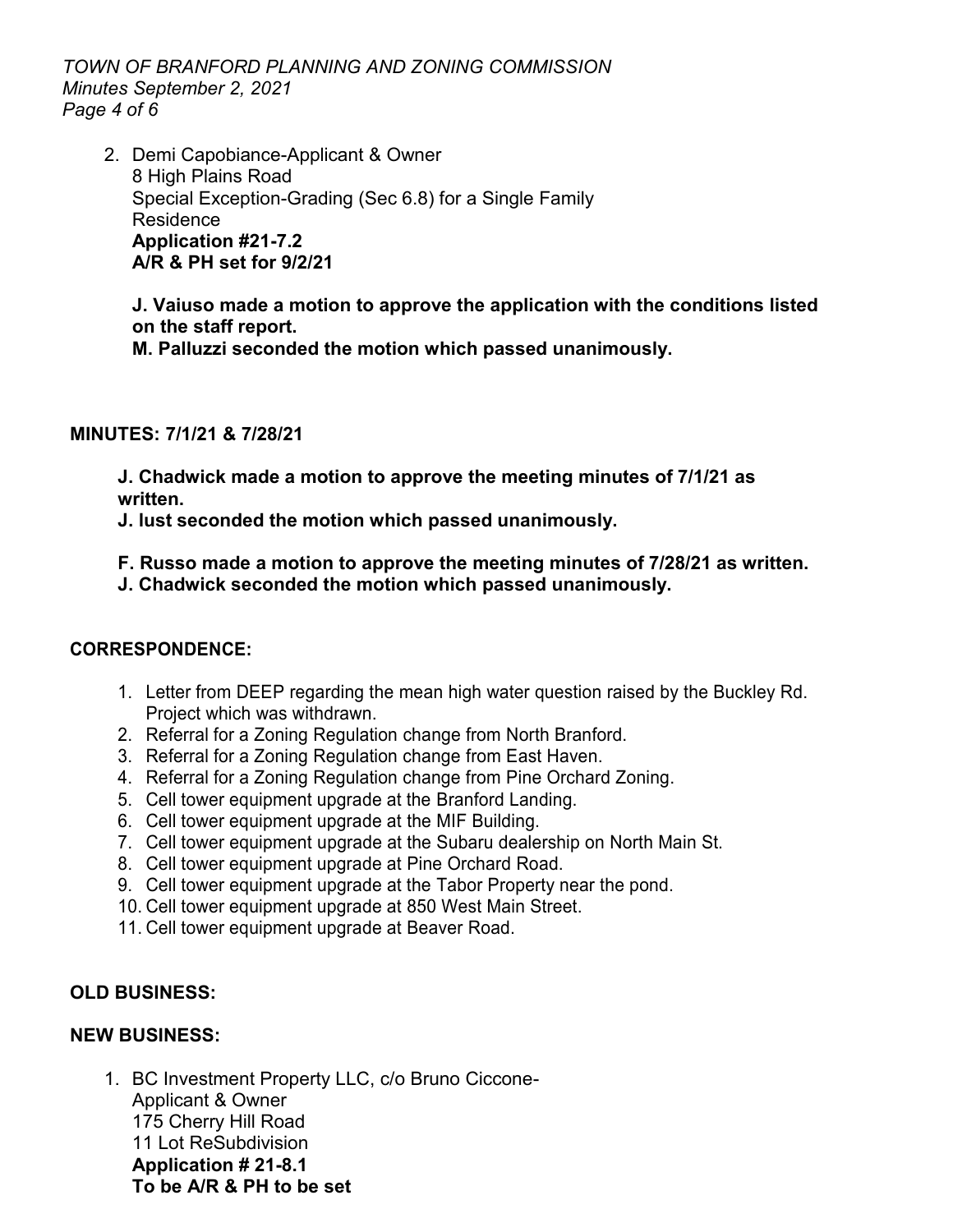*TOWN OF BRANFORD PLANNING AND ZONING COMMISSION Minutes September 2, 2021 Page 5 of 6*

2. Nick Magnotta-Applicant John & Rachel Brasile c/o Attorney Joseph Porto-Owners 54 & 60 North Main Street Special Exception-for Grading (Sec 6.8) for a Car Wash **Application #21-9.1 To be A/R & PH to be set**

## **OTHER BUSINESS:**

- 1. Discussion: Proposed Solar Energy Zoning Regulation Amendments
- H. Smith distributed material to the Commission. He explained that this amendment would allow a ground mounted small scale solar installation as an accessory use to a residential dwelling. The Commission discussed this briefly.

The Commission took a 5 minute break.

- 2. Discussion: Proposed Cannabis Zoning Regulation Amendments
- H. Smith said he recently attended a webinar regarding the recent change in the state laws. He previously thought the licenses would be limited to one pr 25 thousand people in each town. But he noted this is only true for some of the license types. He read the list of the license types. He went into further details of these. He noted there is a lottery system to apply for a license. The Commission discussed this and asked questions.
- 3. Time Extension Request PZ#20-8.10 & #20-10.1

H. Smith explained this is a one year time extension request to complete the work at 367,373-375 & 377 East Main Street.

#### **J. Lust made a motion to grant the one year time extension.**

- **J. Vaiuso seconded the motion which passed unanimously.**
- 4. Bond Establishment for 85 Todds Hill Road-**Tabled to the 9/16/21 meeting.**
- 5. Bond Establishment for 135 Todds Hill Rd **Tabled to the 9/16/21 meeting**.
- 6. Interpretation- Definition of "Agriculture Use"

Dylan Willette (ZEO) noted this is in regards to 125-133 Leetes Island Rd. He is preparing to send them a notice of violation regarding their firewood business. He noted the prior ZEO had issued a notice of violation to them in 2020 stating the processing and sale of firewood in a R4 zone is not allowed in that zone. Dylan noted he is having difficulty finding references to that in the zoning regulations. He asked the Commission for an interpretation as to whether or not the processing and sale of firewood from logs and lumber offsite and brought to another site is